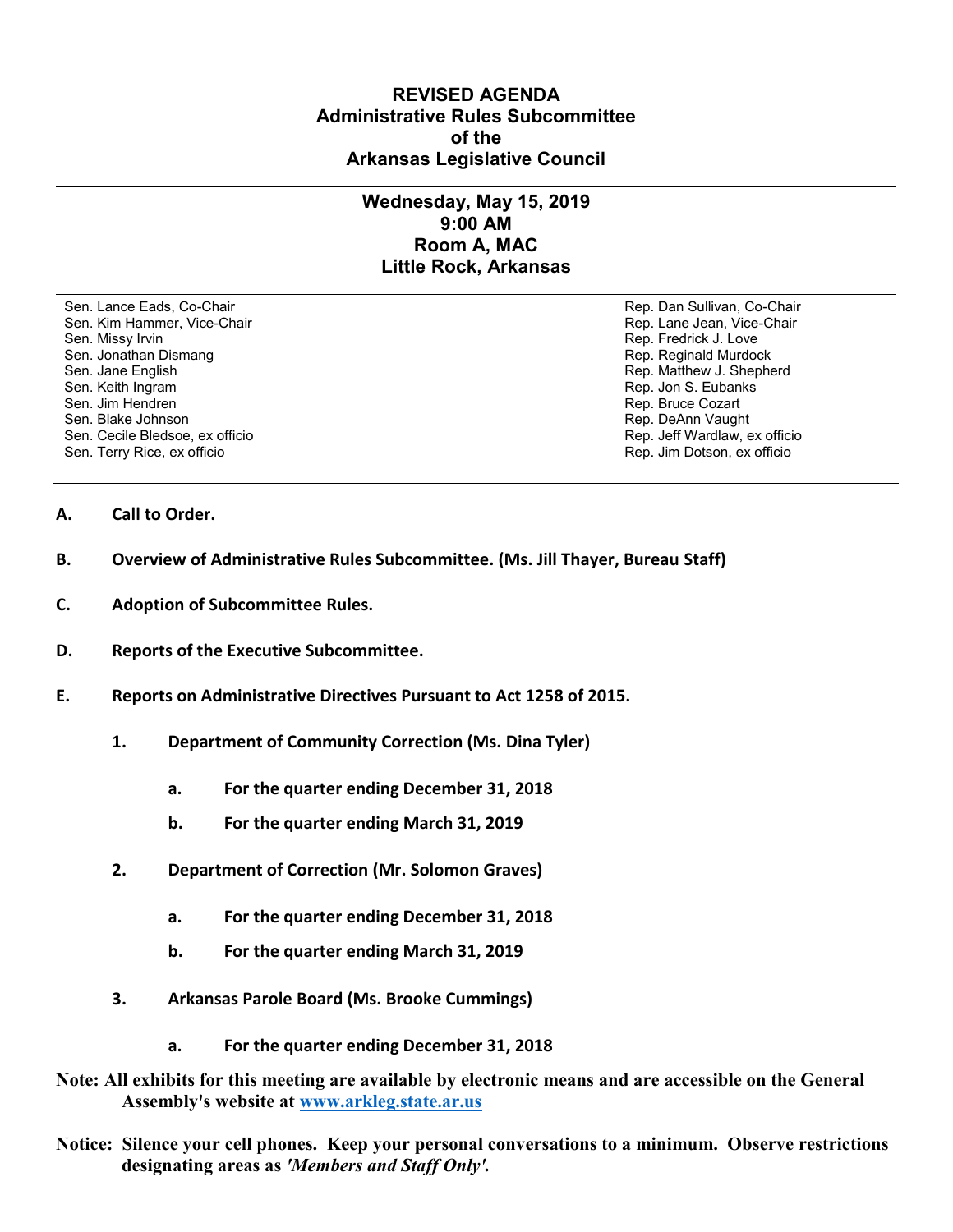- **b. For the quarter ending March 31, 2019**
- **F. Rules Filed Pursuant to Ark. Code Ann. § 10-3-309.**
	- **1. STATE BOARD OF DENTAL EXAMINERS (Mr. Kevin O'Dwyer)**
		- **a. Amendment to Article IX – Credentials Required in Issuing Dental or Dental Hygiene Licenses** *(pg. 1)*
		- **b. Amendment to Article XI – Dental Hygienists Functions** *(pg. 2)*
	- **2. DEPARTMENT OF EDUCATION** 
		- **a. Special Education and Related Services, Section 2.00 Definitions and Section 5.00 Free and Appropriate Public Education (FAPE)** *(pg. 3)* **(Ms. Mary Claire Hyatt)**
		- **b. Federal Program Complaint Resolution** *(pg. 7)* **(Ms. Jennifer Dedman)**
	- **3. DEPARTMENT OF FINANCE AND ADMINISTRATION, REVENUE DIVISION (Mr. Mike Wehrle, Mr. Dale Breshears)**
		- **a. Apprenticeship Program Income Tax Credit under Act 1042 of 2017** *(pg. 9)*
	- **4. DEPARTMENT OF ARKANSAS HERITAGE (Ms. Stacy Hurst, Ms. Debra Fithen)**
		- **a. Arkansas Heritage Grant Program** *(pg. 10)*
		- **b. Public Art Grants** *(pg. 11)*
	- **5. LIVESTOCK AND POULTRY COMMISSION (Mr. Wade Hodge)**
		- **a. Licensing, Certification and Permitting of Active Duty Service Members, Returning Military Veterans and Spouses** *(pg. 11)*
	- **6. STATE MEDICAL BOARD (Mr. Kevin O'Dwyer)**
		- **a. Regulation 42 – Licensure for Active Military Members** *(pg. 13)*
		- **b. Proposed Amendment to Regulation 38 – Telemedicine** *(pg. 13)*
		- **c. Proposed Amendment to Regulation 2.8 – Patient/Provider Relationships** *(pg. 14)*
	- **7. OIL AND GAS COMMISSION (Mr. Lawrence Bengal, Mr. Shane Khoury)**
		- **a. General Rule B-26 – General Lease Operating Requirements** *(pg. 14)*
		- **b. General Rule H-1 – Class II Disposal, Class II Commercial Disposal, Enhanced Oil Recovery Injections (EOR), and Class V Brine Disposal Well Permit Application**